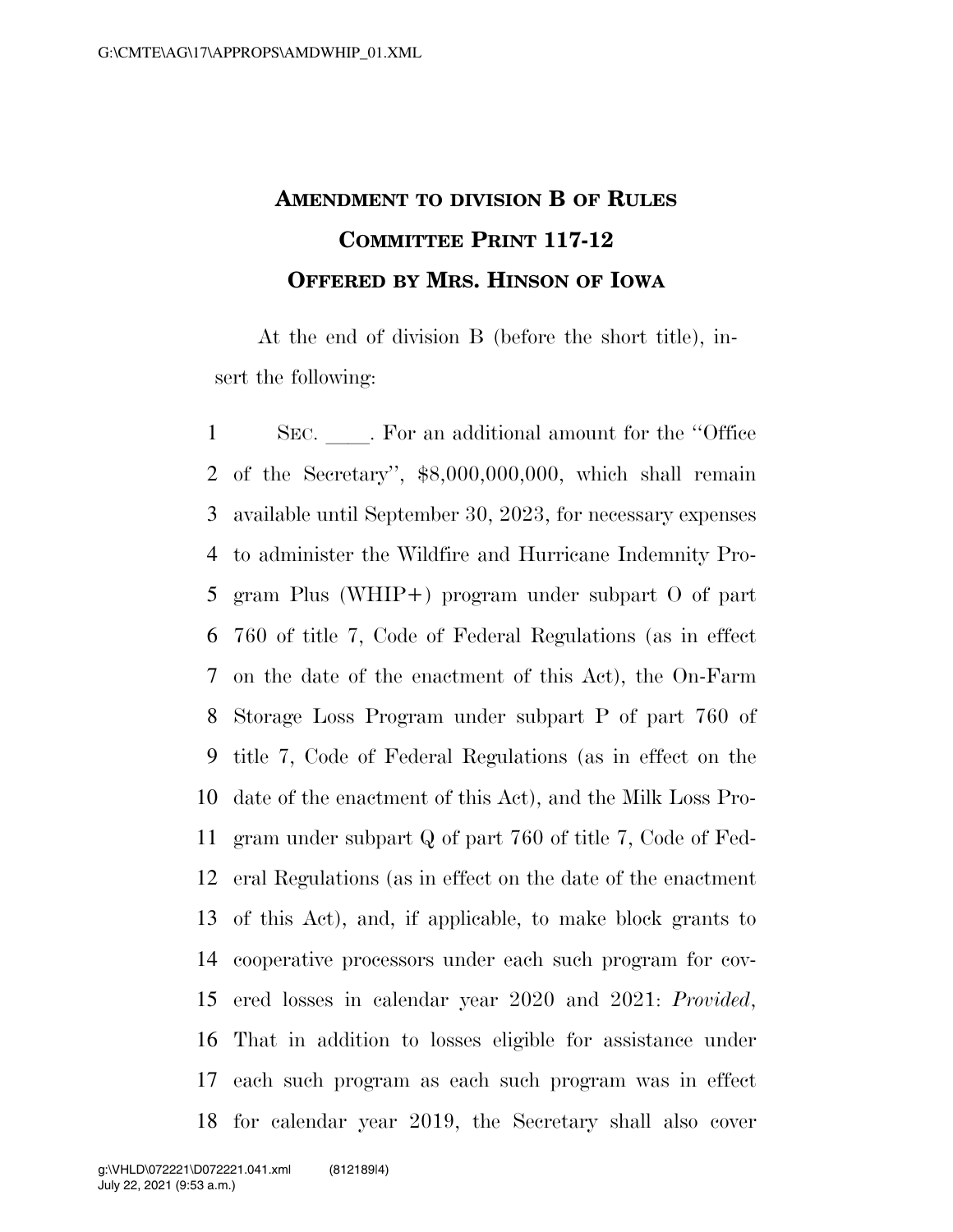losses due to high winds, derechos, or freeze (including a polar vortex), and losses due to drought within a county that has been declared as a disaster county by a Presi- dential or Secretarial designation: *Provided further*, That losses due to power outages or curtailments as a result of a qualifying disaster event (as defined in each such pro- gram or described in the preceding proviso) or to reduce the risk of wildfire ignition shall be considered covered losses for purposes of each such program: *Provided fur- ther*, That covered losses shall include losses (including quality losses) to wine grapes as a result of smoke or ash from a wildfire: *Provided further*, That payment limita- tions for losses to specialty or high value crops, as deter- mined by the Secretary, shall be consistent with the pay-15 ment limitations under section  $760.1507(a)(2)$  of title 7, Code of Federal Regulations (as in effect on the date of the enactment of this Act): *Provided further*, That any ap- plicable payment limitations shall be separate for each cal- endar year: *Provided further*, That the Secretary shall es- tablish rules for joint entities consistent with subsections (d) and (e) of section 9.7 of title 7, Code of Federal Regu- lations (as in effect on the date of the enactment of this Act): *Provided further*, that losses to cooperative proc- essors shall be paid in the same manner and subject to the same limitations as losses to cooperative processors